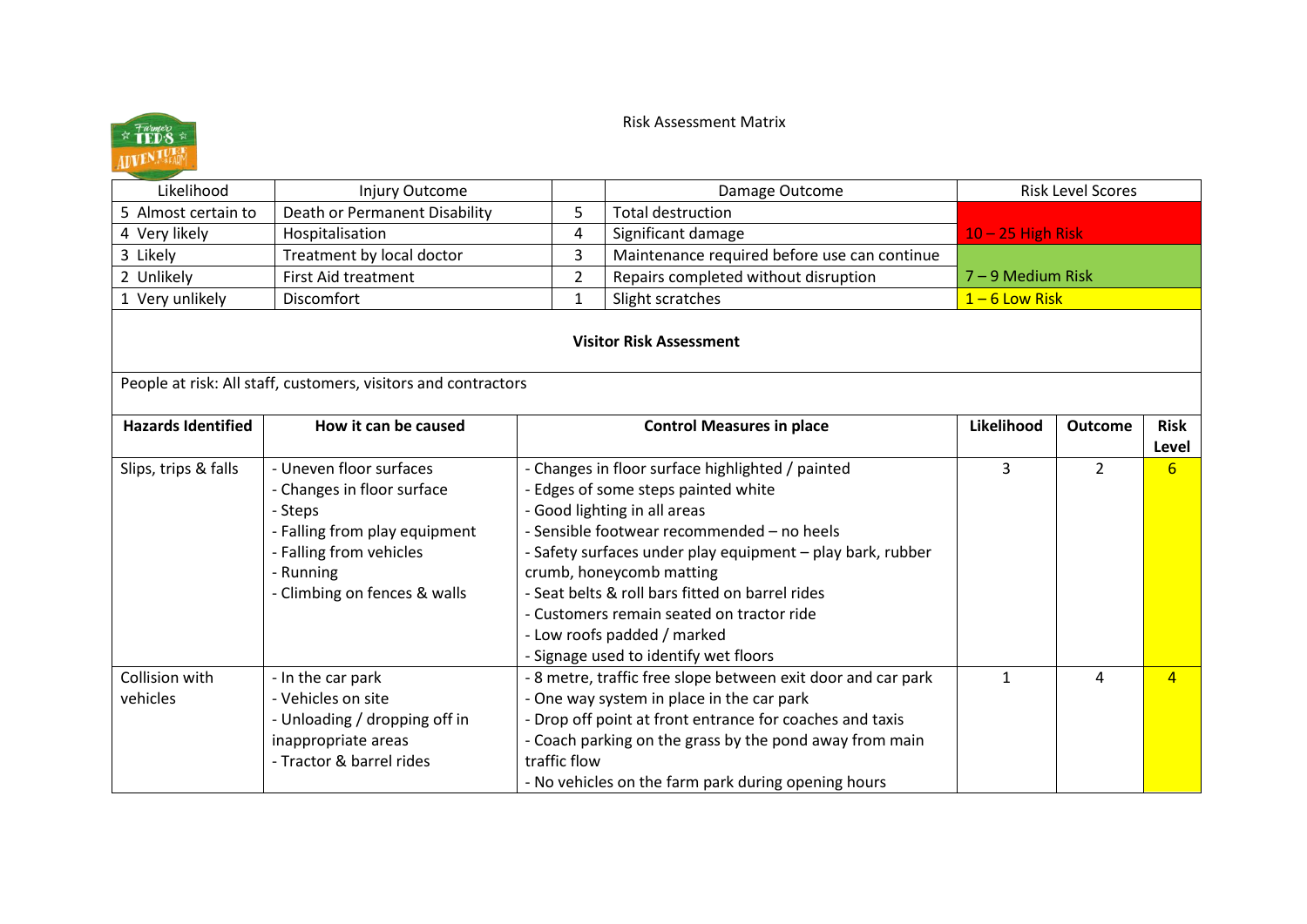

| $\ddotsc$<br><b>Hazards Identified</b> | How it<br>t can be caused | ∟ontrc<br>place<br>l Measures<br>es in | $\cdots$<br>Likelihoog | Outcome | Risk  |
|----------------------------------------|---------------------------|----------------------------------------|------------------------|---------|-------|
|                                        |                           |                                        |                        |         | Level |

|                    |                                   | - Strict procedures for accounting for customers on tractor & |                |              |                |
|--------------------|-----------------------------------|---------------------------------------------------------------|----------------|--------------|----------------|
|                    |                                   | barrel rides                                                  |                |              |                |
|                    |                                   | - Tractor & barrel rides operate in non-public areas behind   |                |              |                |
|                    |                                   | closed gates.                                                 |                |              |                |
|                    |                                   | - Speed limits in place across the site                       |                |              |                |
| Lost children &    | - Unsupervised children           | - Parents encouraged to write contact numbers on              | 3              | $\mathbf{1}$ | $\overline{A}$ |
| separated families | - Crowded areas                   | wristbands                                                    |                |              |                |
|                    | - Children wandering off          | - Groups encouraged to have a way of identifying their        |                |              |                |
|                    | - Emergency situations            | members - uniform, high vis vests, coloured hats etc          |                |              |                |
|                    |                                   | - Children to be supervised at all times with FT staff &      |                |              |                |
|                    |                                   | signage enforcing this                                        |                |              |                |
|                    |                                   | - Staff on radio and procedures in place to reunite families  |                |              |                |
| <b>Bacterial</b>   | - Poor hand hygiene               | - Hand wash facilities located around the site with signage   | $\overline{2}$ | 4            | 8              |
| contamination      | - Eating in animal contact areas  | about the importance of doing so before eating                |                |              |                |
|                    | - Unsupervised children in animal | - Information on the risk to health available on the website, |                |              |                |
|                    | contact areas                     | in the toilets, at hand wash stations and from staff during   |                |              |                |
|                    | - Contact with animal faeces      | animal activities.                                            |                |              |                |
|                    | - Customers not aware of the risk | - Cleaning and maintenance schedules in place to control the  |                |              |                |
|                    | of contamination                  | risk from bacteria                                            |                |              |                |
|                    | - Touching / feeding animals      | - Animals not allowed to wander the park                      |                |              |                |
|                    |                                   | - Supervised animal handling sessions                         |                |              |                |
|                    |                                   | - Clearly separated animal contact and play areas             |                |              |                |
| Injuries from      | - Poor supervision of animal      | - All staff fully trained in running animal handling sessions | 3              | 4            | 8              |
| animal contact     | activities                        | - Only good-natured animals used for handing sessions         |                |              |                |
|                    | - Unsupervised children           | - Staff in the animal barn to supervise animals and           |                |              |                |
|                    | - Ignoring instruction & warning  | customers                                                     |                |              |                |
|                    | signs on animal pens              | - Animal fields double fenced to restrict access & contact    |                |              |                |
|                    | - Entering animal pens & fields   | - 1 <sup>st</sup> aiders available on site                    |                |              |                |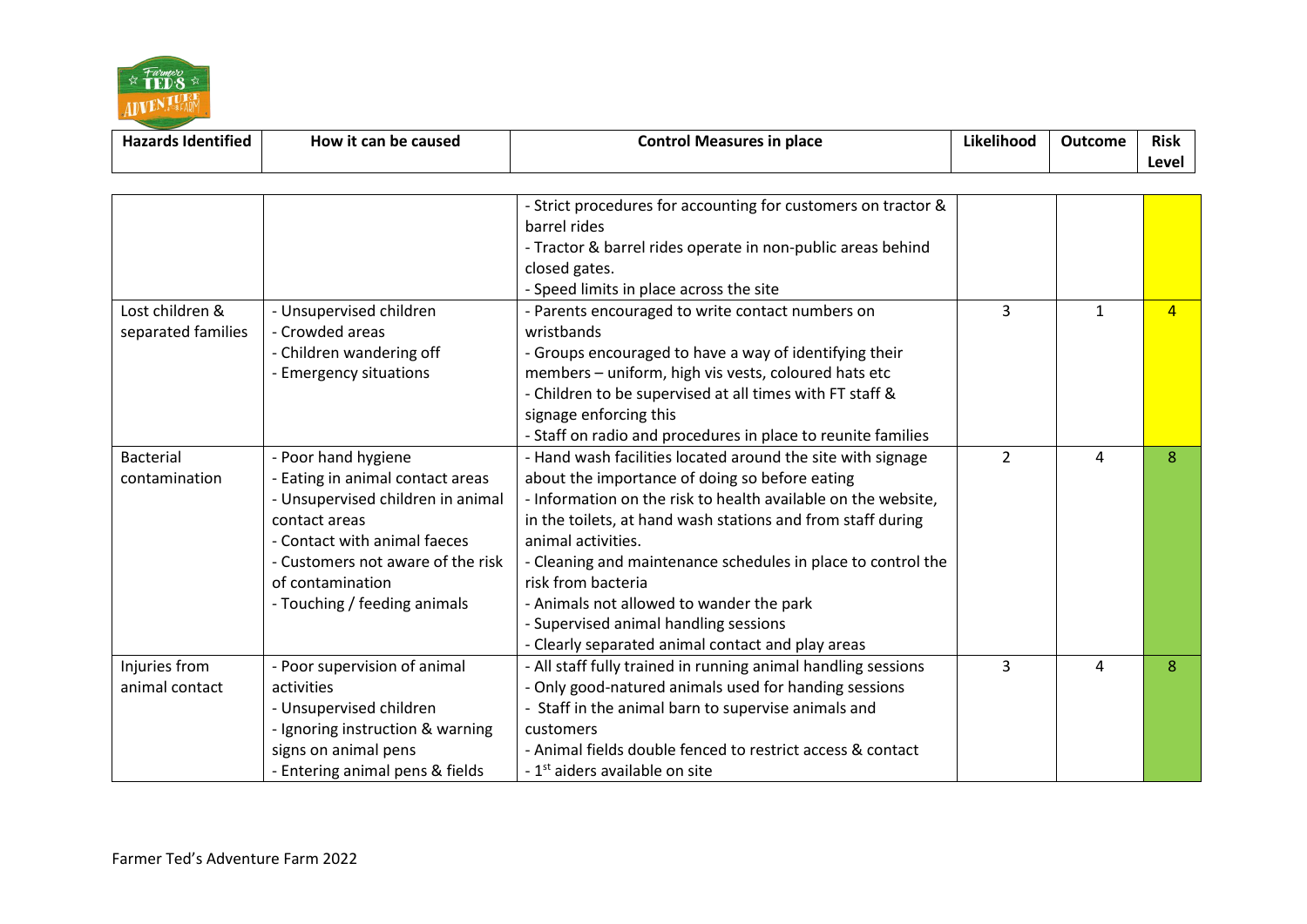

| <b>Hazards Identified</b> | How it can be caused | Control Measures in place | .<br>.<br>Likelihood | Outcome | <b>Risk</b> |
|---------------------------|----------------------|---------------------------|----------------------|---------|-------------|
|                           |                      |                           |                      |         | Level       |

|                  |                                    | - Children to be supervised by their responsible adults at all |                |                |                  |
|------------------|------------------------------------|----------------------------------------------------------------|----------------|----------------|------------------|
|                  |                                    | times                                                          |                |                |                  |
| General injuries | - Burns from rope, slides, hot     | - Long sleeved tops and trousers recommended for play          | $\overline{2}$ | $\overline{2}$ | $\overline{a}$   |
|                  | food                               | equipment                                                      |                |                |                  |
|                  | - Scalds from hot drinks, hot      | - Take away cups & lids available for hot drinks               |                |                |                  |
|                  | water in taps                      | - Hot water in taps thermostatically controlled to 35-45°C     |                |                |                  |
|                  | - Splinters from fencing, wooden   | - Wood of play equipment treated to remove the risk of         |                |                |                  |
|                  | play equipment                     | splinters                                                      |                |                |                  |
|                  | - Contact injuries from general    | - Some risk of injury inherent with all play                   |                |                |                  |
|                  | play                               | - Rules of use displayed at specific play areas                |                |                |                  |
|                  | - Sand in the eyes                 | - Cleaning and maintenance schedules in place to identify      |                |                |                  |
|                  | - Collisions with other children - | and rectify potential hazards                                  |                |                |                  |
|                  | bumps & bruises                    | - Ice packs available for bumps & bruises                      |                |                |                  |
|                  |                                    | - 1 <sup>st</sup> aid available on site                        |                |                |                  |
|                  |                                    | - Accident reporting and monitoring in progress                |                |                |                  |
| Weather          | - Sunburn from hot weather         | - Umbrellas available for picnic tables to give shade          | $\overline{2}$ | $\mathbf{1}$   | $\overline{2}$   |
| conditions       | - Wet clothing and footwear        | - Several buildings available with shade from sun /            |                |                |                  |
|                  | - Crowded indoor areas in wet      | protection from rain                                           |                |                |                  |
|                  | weather                            | - Picnic areas available under cover                           |                |                |                  |
|                  | - Cold wind                        | - Heated indoor areas available                                |                |                |                  |
|                  |                                    | - Limited amount of spare clothing available                   |                |                |                  |
| Emergency        | - Separation from families &       | - Full evacuation plan in place with staff trained in its      | $\overline{2}$ | 3              | $6 \overline{6}$ |
| situation        | belongings                         | implementation                                                 |                |                |                  |
|                  | - Confusion as to where to go      | - Procedures in place for reuniting missing children and       |                |                |                  |
|                  |                                    | families                                                       |                |                |                  |
| Access for those | - Pushchairs                       | - All areas accessible                                         | $\overline{2}$ | $\mathbf{1}$   | $\overline{2}$   |
| with mobility    | - Wheelchairs                      | - Bridges on site can be bypassed                              |                |                |                  |
| issues           | - Customers with medical           |                                                                |                |                |                  |
|                  | conditions                         |                                                                |                |                |                  |